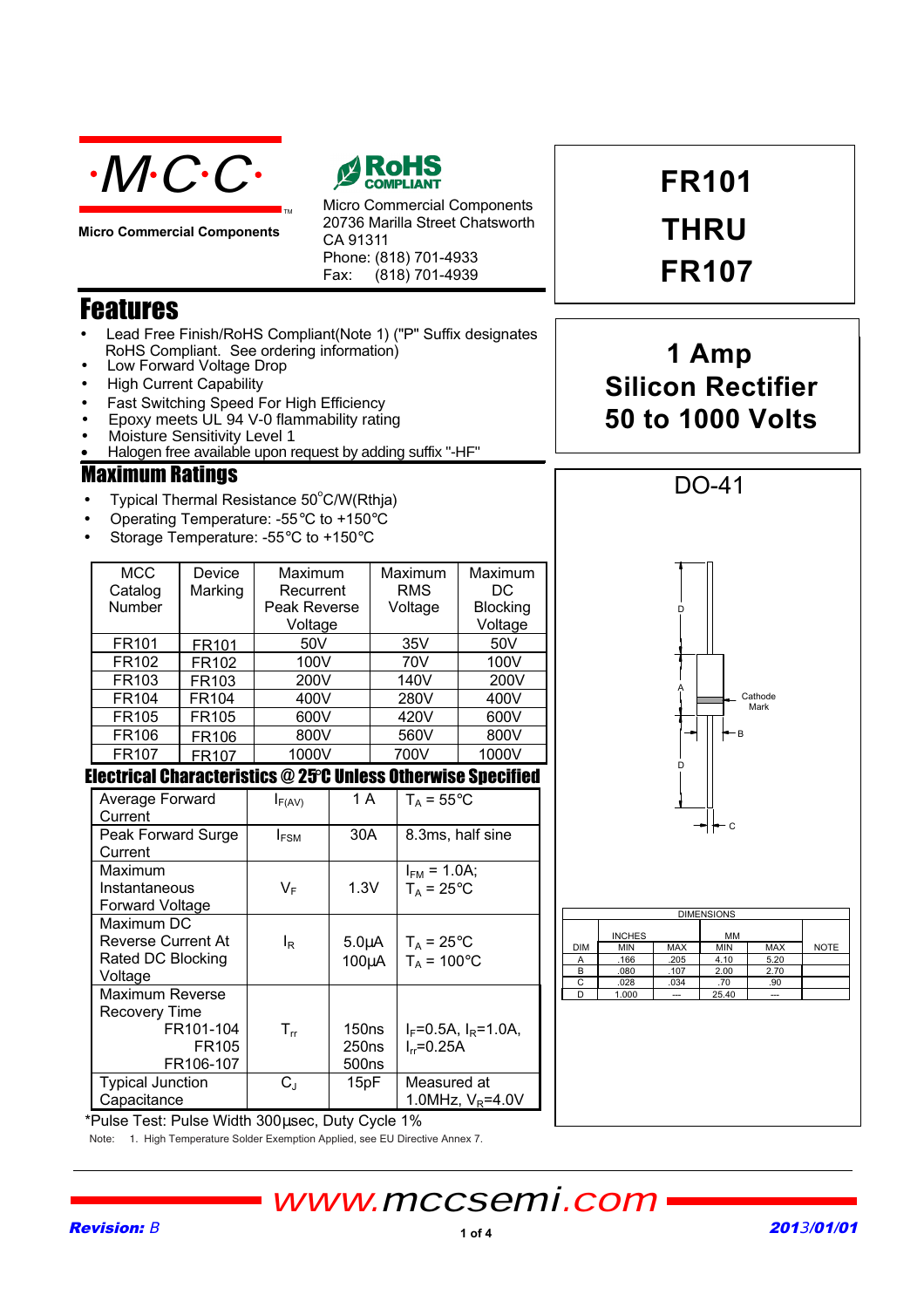## FR101 thru FR107



Instantaneous Forward Voltage - Volts



**Micro Commercial Components**



Average Forward Rectified Current - Amperes *versus* Ambient Temperature - °C



Reverse Voltage - Volts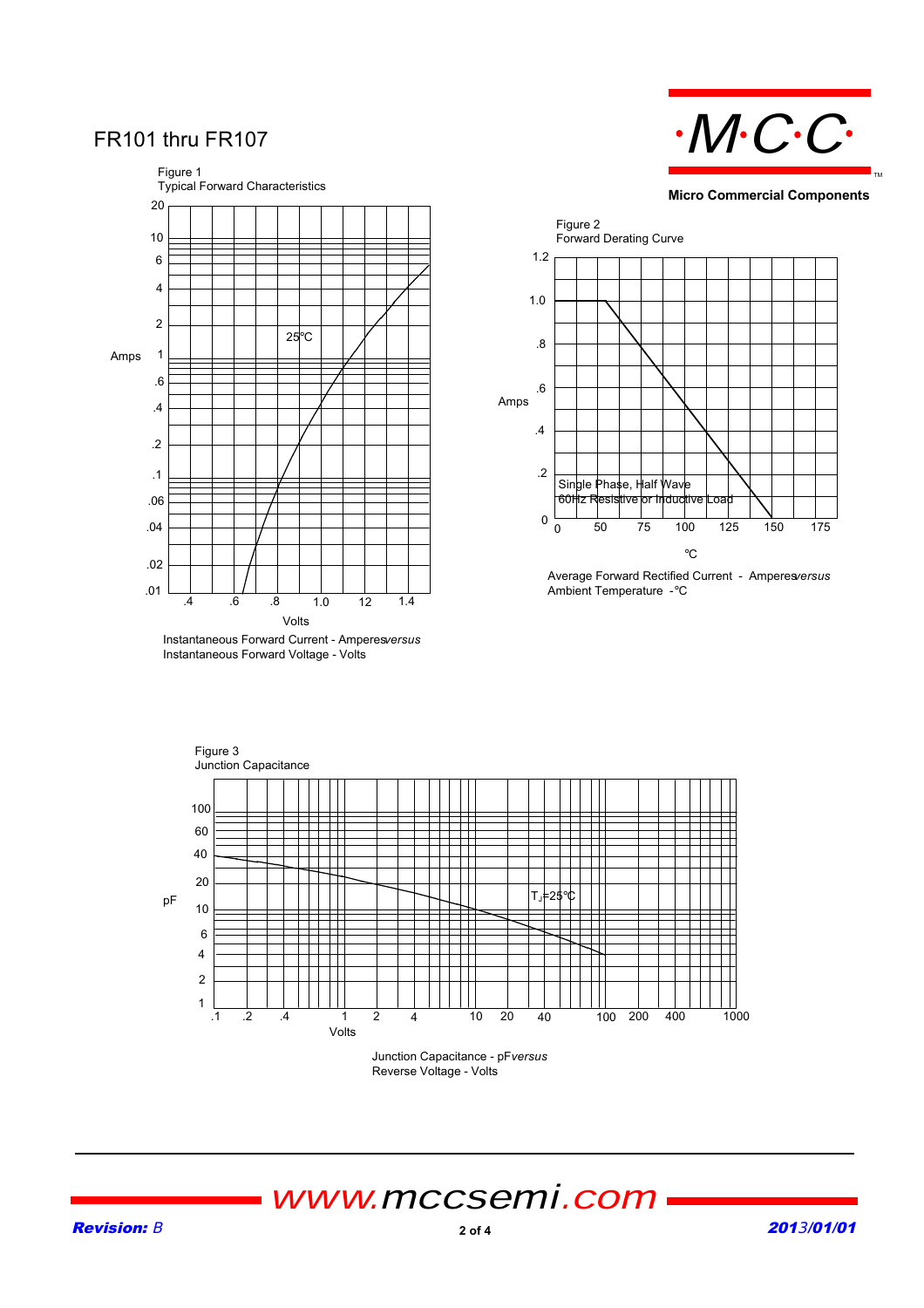## FR101 thru FR107



**Micro Commercial Components**



Cycles

Peak Forward Surge Current - Amperesversus Number Of Cycles At 60Hz - Cycles







1. Rise Time = 7ns max. Input impedance = 1 megohm, 22pF

2. Rise Time = 10ns max.

Source impedance = 50 ohms

3. Resistors are non-inductive